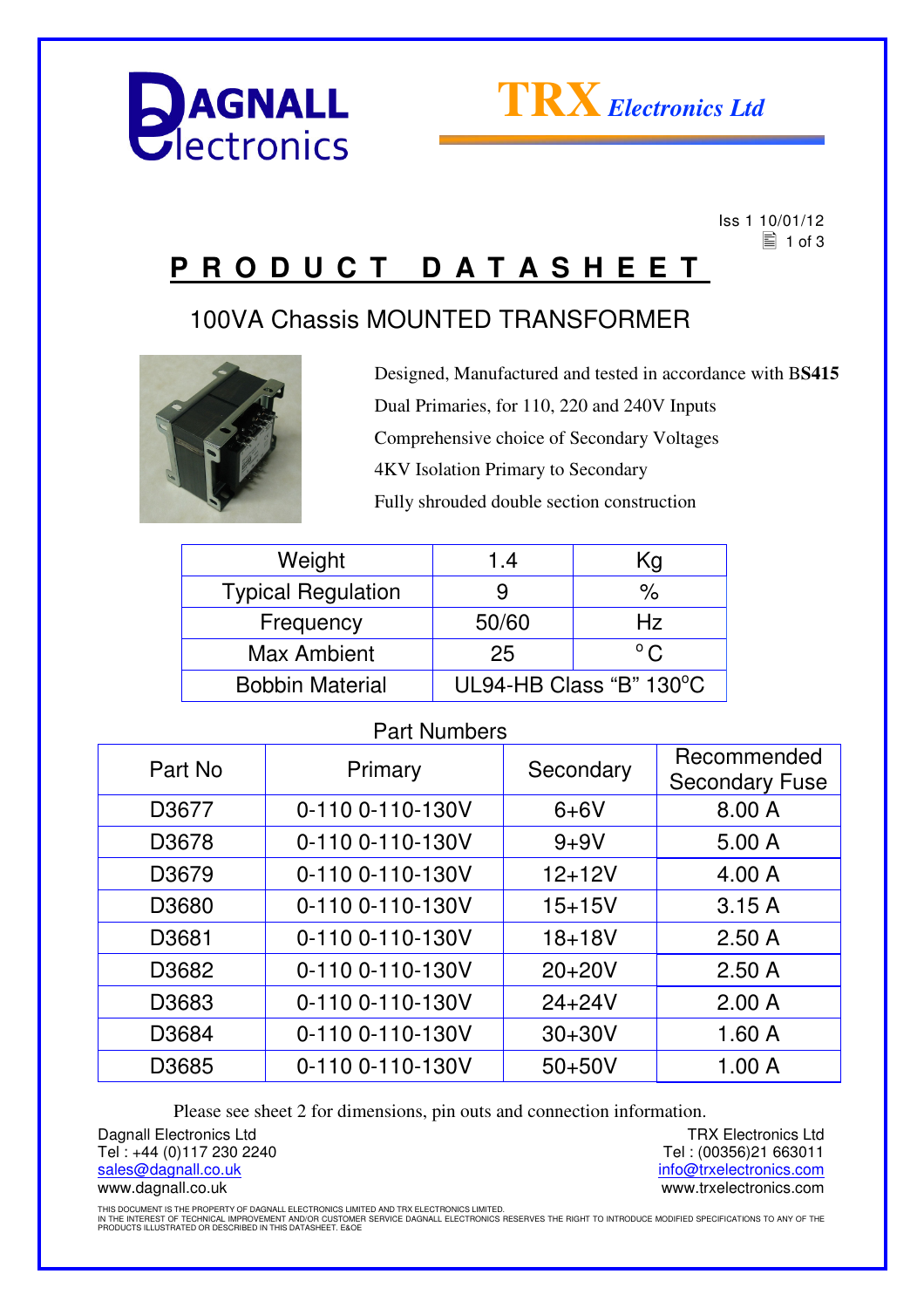



# PRODUCT DATASHEET

## **100VA CHASSIS MOUNTED TRANSFORMER**







**Dagnall Electronics Ltd** Tel: +44 (0)117 230 2240 sales@dagnall.co.uk www.dagnall.co.uk

**TRX Electronics Ltd** Tel: (00356)21 663011 info@trxelectronics.com www.trxelectronics.com

THIS DOCUMENT IS THE PROPERTY OF DAGNALL ELECTRONICS LIMITED AND TRX ELECTRONICS LIMITED.IN THE INTEREST OF TECHNICAL IMPROVEMENT AND/OR CUSTOMER SERVICE DAGNALL ELECTRONICS RESERVES THE RIGHT TO INTRODUCE MODIFIED SPECIFICATIONS TO ANY OF THE PRODUCTS ILLUSTRATED OR DESCRIBED IN THIS DATASHEET.<br>E&OE